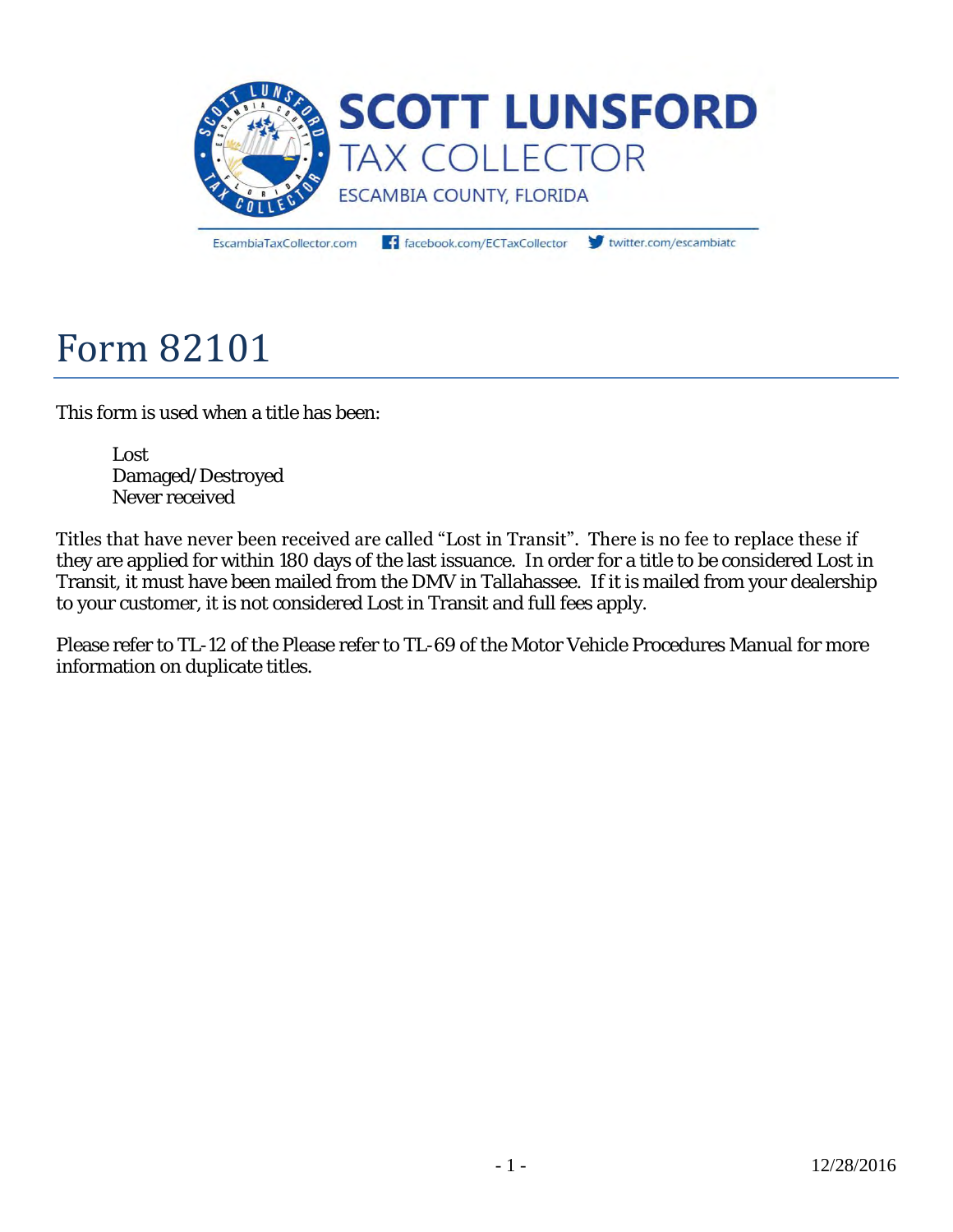# **Section 1 Type of Application**

1 Vehicle/Vessel Duplicate Vehicle/Vessel Lost in Transit *(check the appropriate box)* 

 Lost Stolen Damaged Lost in Transit

#### 2 Owner's Name Place first listed owner's name here.

#### 3 Co-Owner's Name

Place co-owner's name here.

*\*\*\*\*\*If there is joint ownership ALL names must appear in this section even if they are joined by "OR"\*\*\*\*\**

#### 4 Owner's Mailing Address

Put the owner's mailing address here. This *should be* what is on their driver license. If your customer states they've had an address change, please provide proof.

## 5 Vehicle/Vessel Duplicate With Transfer

As a dealer, you will not use this section. This is for counter transactions only.

|                                                                                                                                                                                                                       |                                                                                                                                                                                            | DEPARTMENT OF HIGHWAY SAFETY AND MOTOR VEHICLES<br>DIVISION OF MOTORIST SERVICES<br>SUBMIT THIS FORM TO YOUR LOCAL TAX COLLECTOR OFFICE<br>www.flhsmy.gov/offices/<br>APPLICATION FOR DUPLICATE OR LOST IN TRANSIT/REASSIGNMENT FOR A                                                           |                             |                                             |                            |  |
|-----------------------------------------------------------------------------------------------------------------------------------------------------------------------------------------------------------------------|--------------------------------------------------------------------------------------------------------------------------------------------------------------------------------------------|-------------------------------------------------------------------------------------------------------------------------------------------------------------------------------------------------------------------------------------------------------------------------------------------------|-----------------------------|---------------------------------------------|----------------------------|--|
|                                                                                                                                                                                                                       |                                                                                                                                                                                            | <b>MOTOR VEHICLE, MOBILE HOME OR VESSEL TITLE CERTIFICATE</b>                                                                                                                                                                                                                                   | <b>TYPE OF APPLICATION</b>  |                                             |                            |  |
| ✓<br><b>VEHICLE/VESSEL</b><br><b>DUPLICATE:</b><br>(Fee Reguired)<br>LOST <sub>V</sub><br>STOLEN I<br>Damaged (Certificate of Title must be submitted)<br>NOTE: An indication of lost, stolen or damaged is required. | <b>VEHICLE/VESSEL</b><br><b>LOST IN TRANSIT:</b><br>NOTE: No fee required if vehicle application<br>is made within 180 days from last title<br>issuance date and has been lost in mailing. | <b>VEHICLE/VESSEL DUPLICATE WITH TRANSFER:</b><br>(Both parties must be present for this transaction)<br>OR<br>AND NOTE: When joint ownership, please indicate if 'or' or<br>"and" is to be sinwyn on the title when issued. If neither box is checked, the<br>title will be issued with "and". |                             |                                             |                            |  |
| OWNER'S NAME (Last, First, Modie Initial)<br><b>OWNER FIRST LISTED</b>                                                                                                                                                | Owner's E-Mail Address                                                                                                                                                                     |                                                                                                                                                                                                                                                                                                 |                             | PURCHASER'S NAME (Last, First, Madle Innal) | Purchaser's E-Mail Address |  |
| CO-OWNER'S NAME (Last, First, Middle Initial)<br><b>OWNER SECOND LISTED</b>                                                                                                                                           | Co-Owner's E-Mail Address.                                                                                                                                                                 | CO-PURCHASER'S NAME (Last, First, Midd<br>Co-Purchaser's E-Mail Address<br>425.                                                                                                                                                                                                                 |                             |                                             |                            |  |
| OWNER'S MAILING ADDRESS<br>13025 STARKEY RD                                                                                                                                                                           |                                                                                                                                                                                            |                                                                                                                                                                                                                                                                                                 | PURCHASER'S MAILING ADDRESS |                                             |                            |  |
| CITY<br>LARGO                                                                                                                                                                                                         | <b>STATE</b><br>F1                                                                                                                                                                         | ZIP<br>33773                                                                                                                                                                                                                                                                                    | CITY                        |                                             | <b>STATE</b>               |  |
| CAUTION: IF ADDRESS DIFFERS FROM DMV RECORDS.<br>ADDRESS VERIFICATION MUST BE SUBMITTED                                                                                                                               |                                                                                                                                                                                            |                                                                                                                                                                                                                                                                                                 | DATE OF BIRTH.              | PURCHASER'S DL/ID #                         | CO-PURCHASER'S DL/IL       |  |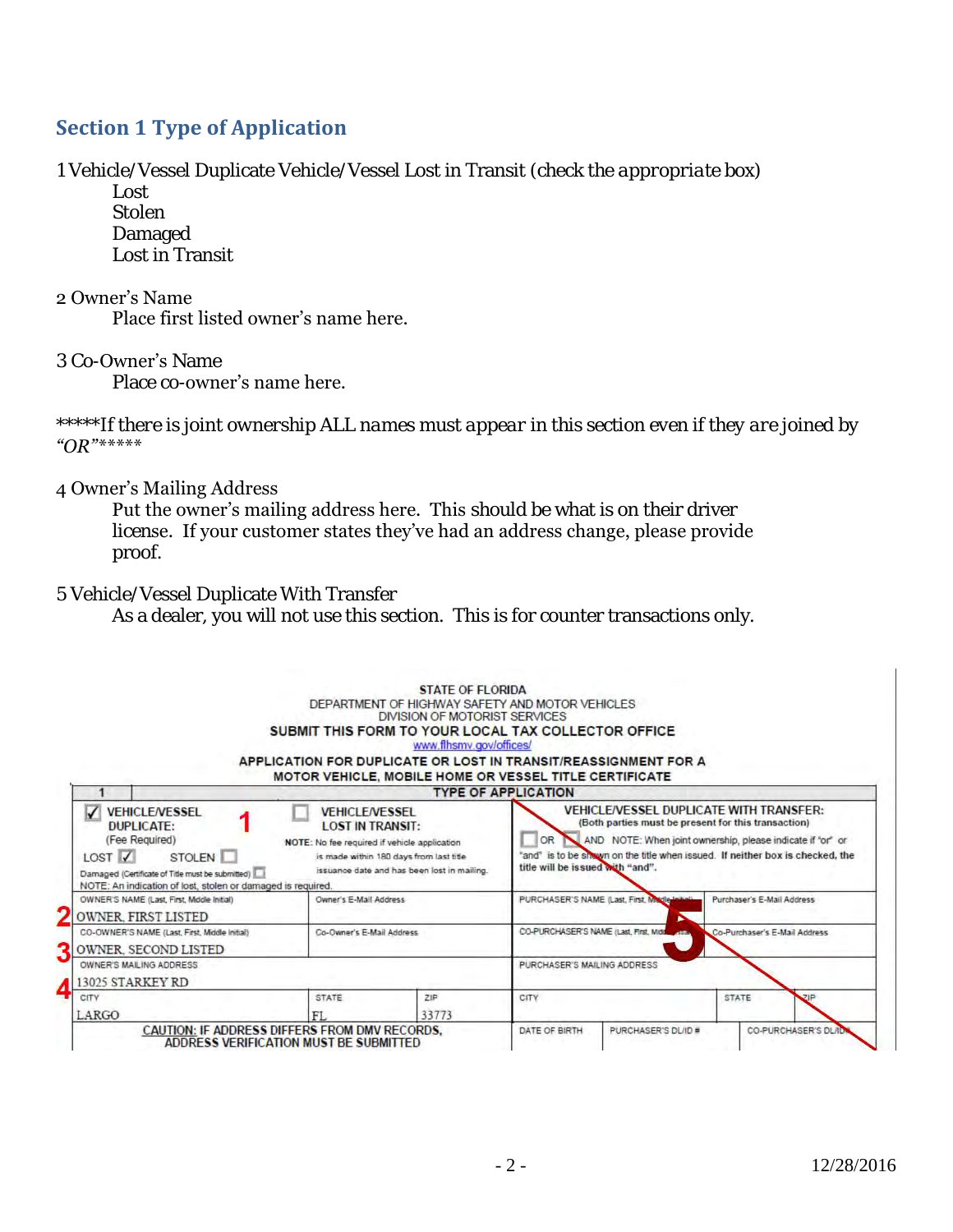## **Section 2 Application for Duplicate is Made By**

Owner, Lienholder, Motor Vehicle, Mobile Home or Recreational Vehicle Dealer If the dealership is obtaining a duplicate title on behalf of the customer, the third box for Motor Vehicle/ Mobile Home/Recreational Vehicle Dealer/Auction should be completed.

- **6** Dealer/Auction License Number Put your license number here.
- **7** Lienholder or Dealer/Auction Name Print the name of the Dealership here.

**8** Address

Print the address of the Dealership here.

|              |                         | APPLICATION FOR DUPLICATE IS MADE BY:                                                                                                                                                                                  |                  |          |            |
|--------------|-------------------------|------------------------------------------------------------------------------------------------------------------------------------------------------------------------------------------------------------------------|------------------|----------|------------|
| <b>Jwner</b> | LIENHOLDER DATE OF LIEN | MOTOR VEHICLE MOBILE HOME OR RECREATIONAL VEHICLE DEALER/<br>AUCTION LICENSE NUMBER (DEALER/AUCTION LICENSE NUMBER DOES NOT APPLY TO VESSELS: MH12345<br>LIENHOLDER OR DEALER/AUCTION NAME: FLORIDA MOBILE HOME DEALER |                  |          |            |
|              |                         | ADDRESS: 314 S MISSOURI AVE                                                                                                                                                                                            | CITY: CLEARWATER | STATE FL | ZIP: 33771 |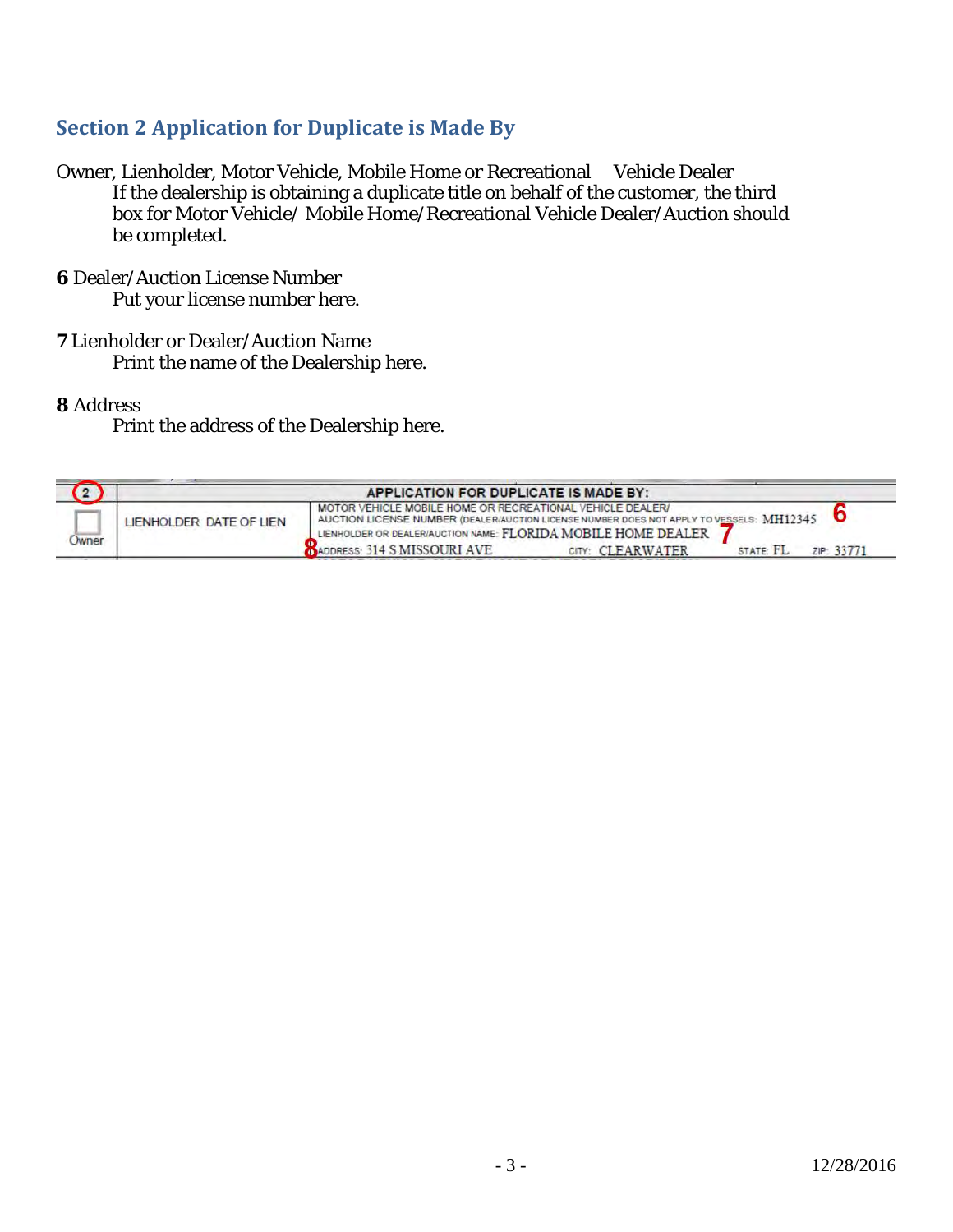## **Section 3 Motor Vehicle, Mobile Home or Vessel Description**

## **9 Vehicle/Vessel Identification Number**

Put the VIN or the HIN in this area.

## **10 Make/Manufacturer**

Put the make or the manufacturer in this area.

#### **11 Year**

The year of the vehicle, vessel, or mobile home goes here.

## **12 Body**

 The body of the vehicle goes in this box. Since this application is for a mobile home, put HS here.

## **13 Florida Title Number**

We can only duplicate Florida titles. The Florida title number goes in this area.

|                                                         | MOTOR VEHICLE, MOBILE HOME OR VESSEL DESCRIPTION |  |      |       |                                             |                                   |  |  |
|---------------------------------------------------------|--------------------------------------------------|--|------|-------|---------------------------------------------|-----------------------------------|--|--|
| __<br>Vessel Identification Number<br>PUT17DIGITVINHERE | Make/Manufacturer<br>JACC                        |  | Body | Color | License Plate or Vessel Registration Number | Florida Title Number<br>123456789 |  |  |

# **Section 4 Vehicle Usage/Brands**

**14** Vehicle Usage/Brands *(check the appropriate box/boxes)*

|                  |                 |                | VEHICLE USAGE/BRANDS    |      |                         |
|------------------|-----------------|----------------|-------------------------|------|-------------------------|
| SHORT TERM LEASE | LONG TERM LEASE | POLICE VEHICLE | <b>D</b><br>PRIVATE USE |      | <b>FLOOD</b>            |
|                  | <b>KIT CAR</b>  | <b>REBUIL</b>  | ASSEMBLED FROM PARTS    | TAX. | MANUFACTURER'S BUY BACK |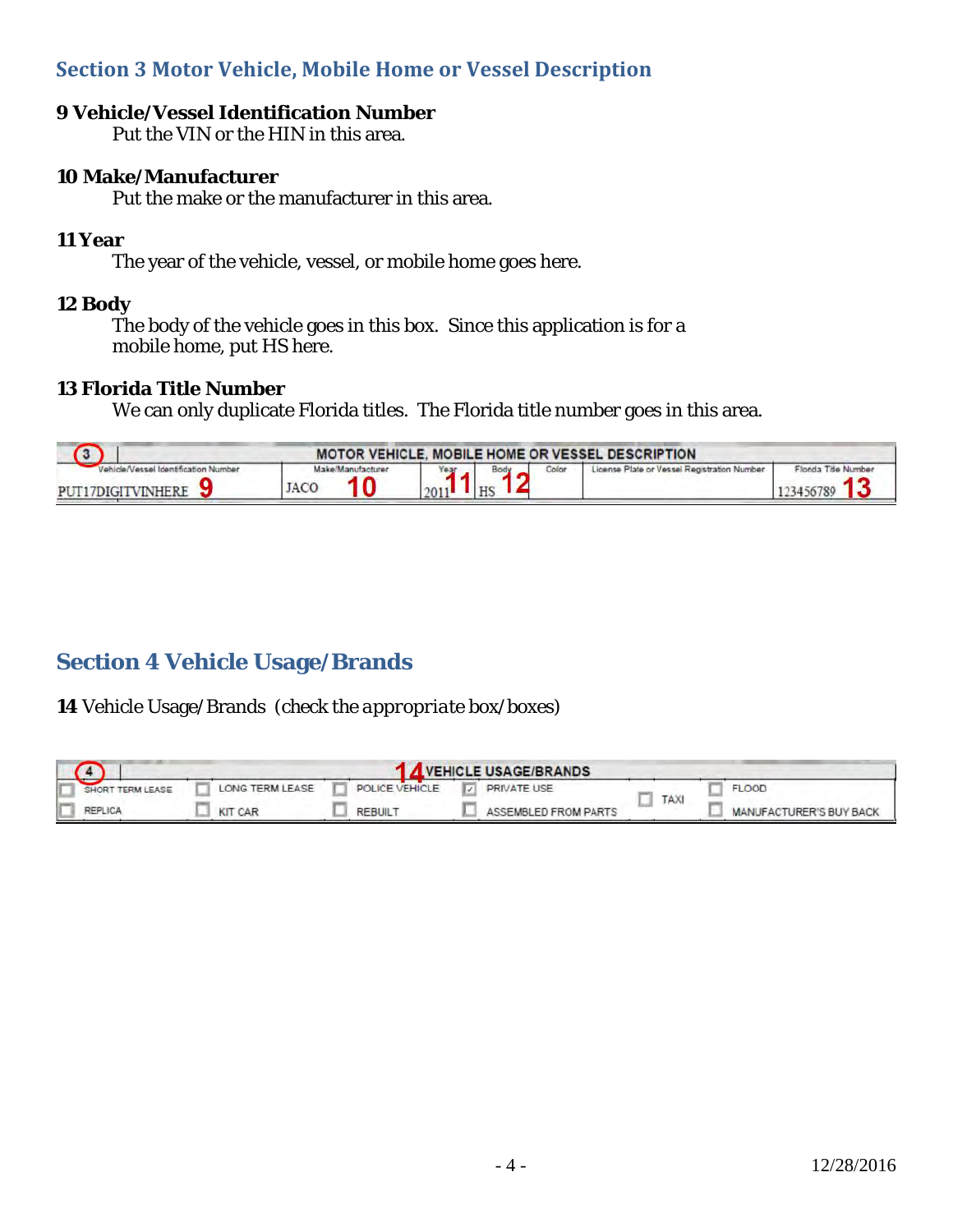## **Section 5 Lienholder Information**

## **15** If No Lien, Print "NONE"

#### If there is no lien on the vehicle/vessel/mobile home, put the word "none" here.

\*\*\*\*\*If there is a lien, only the lienholder can apply for a duplicate title\*\*\*\*

#### **16** Lienholder information

 This form allows you to add a lien and apply for a duplicate at the same time. This is not a common occurrence.

|                                         |       |                                                                                                                                                                             | <b>LIENHOLDER INFORMATION</b> |                 |                                           |     |
|-----------------------------------------|-------|-----------------------------------------------------------------------------------------------------------------------------------------------------------------------------|-------------------------------|-----------------|-------------------------------------------|-----|
| If no lien, Print "None"<br><b>NONE</b> | FEID# | DL# & Sex and Date of Birth DMV Account #                                                                                                                                   | Date of Lien                  | Lienholder Name |                                           |     |
| Lienholder E-Mail Address               |       | Lienholder Mailing Address                                                                                                                                                  | City                          |                 | State                                     | Zip |
|                                         |       | If Lienholder authorizes the Department to send title to the owner, check box and countersign.<br>If this box is not checked, title will be mailed to the first lienholder. | (DOES NOT APPLY TO VESSELS)   |                 | (Signature of Lienholders Representative) |     |

# **Section 6 Application Attestment/Signatures and Odometer**

**17** Odometer Declaration/Disclosure and Transfer of Ownership

Since mobile homes have no odometers there is no need to complete anything in this area. You cannot use this form for transfer of ownership. These areas are a designated for walk-in customers only.

**18** Signature and Printed Name of Seller/Owner/Lienholder

Either the Seller, Owner or Lienholder signs here. If you are doing this on behalf of your customer, they still need to sign this form.

**19** Signature and Printed Name of Co-Owner

The co-owner signs and prints their name here. If the title is in two names joined by "or", both printed names need to appear, but we only need one signature. If the title is in two names joined by "and", we need both signatures.

| $-6$                                                                                                                                                                                         |                                                                                                               |                 |                                   |                                      | APPLICATION ATTESTMENT/SIGNATURES AND ODOMETER DECLARATION/DISCLOSURE                               |        |           |                                                                                      |
|----------------------------------------------------------------------------------------------------------------------------------------------------------------------------------------------|---------------------------------------------------------------------------------------------------------------|-----------------|-----------------------------------|--------------------------------------|-----------------------------------------------------------------------------------------------------|--------|-----------|--------------------------------------------------------------------------------------|
| WARNING Enderal and state law require that you state the mileage in connection with an application for Certificate of Title. Providing a false statement may result in fines or imprisonment |                                                                                                               |                 |                                   |                                      |                                                                                                     |        |           |                                                                                      |
|                                                                                                                                                                                              | I (WE) STATE THAT THIS                                                                                        | $5$ or $\Box$   | <b>6 DIGIT ODOMETER NOW READS</b> |                                      |                                                                                                     |        |           | <b>XX (NO TENTHS) MILES.</b>                                                         |
| DATE READ                                                                                                                                                                                    |                                                                                                               |                 |                                   |                                      |                                                                                                     |        |           | , AND I/WE HEREBY CERTIFY THAT TO THE BEST OF MY/OUR KNOWLEDGE THE ODOMETER READING: |
|                                                                                                                                                                                              | CAUTION: READ CAREFULLY BEFORE YOU CHECK A BOX                                                                |                 |                                   |                                      |                                                                                                     |        |           |                                                                                      |
|                                                                                                                                                                                              | 1. REFLECTS ACTUAL MILEAGE.                                                                                   |                 |                                   |                                      |                                                                                                     |        |           |                                                                                      |
|                                                                                                                                                                                              | 2. IS IN EXCESS OF ITS MECHANICAL LIMITS.                                                                     |                 |                                   | $SSO_{r}$                            | <b>ZCHANICAL LIMITS APPLIES TO 5 DIGIT ODOMETERS)</b>                                               |        |           |                                                                                      |
|                                                                                                                                                                                              | 3. IS NOT THE ACTUAL MILEAGE. WARNING - 0-20                                                                  |                 |                                   | <b>PACK DIS</b><br>REPANCY           |                                                                                                     |        |           |                                                                                      |
|                                                                                                                                                                                              | I CERTIFY THAT THE MOTOR VEHICLE/VESSEL DESCRIBED AB<br>THIS STATE AND NO FLORIDA LICENSE PLATE HAS BEEN TRAN |                 |                                   | <b>EWILL M</b><br><b>ERRED</b>       | <b>BE OPERATED ON THE STREETS AND HIGHWAYS WATERWAYS OF</b><br>OR PURCHASED FOR THIS MOTOR VEHICLE. |        |           |                                                                                      |
| am/we are the owner(s), lienholder(s), and an legally authorized to                                                                                                                          |                                                                                                               |                 |                                   | bly for:                             | receive the Duplicate Certificate of Title. I/we further agree to                                   |        |           |                                                                                      |
| indemnify the Department and defend the Certificate of Title against all actions or claims by any person.                                                                                    |                                                                                                               |                 |                                   |                                      |                                                                                                     |        |           |                                                                                      |
| UNDER PENALTIES OF PERJURY, IWE DECLARE THAT IWE HAVE READ THE FOREGOING DOCUMENT AND THAT THE FACTS STATED IN IT ARE TRUE.                                                                  |                                                                                                               |                 |                                   |                                      |                                                                                                     |        |           |                                                                                      |
| IF APPLICABLE. LATTEST TO HAVING<br>ACQUIRED THE MOTOR VEHICLE, MOBILE<br><b>LOWE OR VESSEL DESCRIBED ABOVE BY:</b>                                                                          |                                                                                                               | <b>PURCHASE</b> | GIFT                              | <b>INHERITANCE</b>                   | COURT ORDER                                                                                         |        | Date Sold | Selling Price \$                                                                     |
| Signature of<br>Purchaser:                                                                                                                                                                   |                                                                                                               |                 |                                   | <b>Printed Name</b><br>of Purchaser. |                                                                                                     |        |           |                                                                                      |
|                                                                                                                                                                                              |                                                                                                               |                 |                                   |                                      |                                                                                                     |        |           |                                                                                      |
| Signature of<br>Co-Purchaser:                                                                                                                                                                |                                                                                                               |                 |                                   | Printed Name of<br>Co-Purchaser's:   |                                                                                                     |        |           |                                                                                      |
| Signature of Seller First                                                                                                                                                                    | Owner                                                                                                         |                 |                                   | Printed Name of                      | Seller/ Owner/Lienholder: FIRST LISTED OWNER                                                        |        |           |                                                                                      |
| Signature of Second L. Owner<br>Co-Owner:                                                                                                                                                    |                                                                                                               |                 | 19                                | Printed Name of<br>Co-Owner.         | <b>SECOND LISTED OWNER</b>                                                                          |        |           |                                                                                      |
|                                                                                                                                                                                              |                                                                                                               |                 |                                   |                                      | FOR FLORIDA DMV OR TAX COLLECTOR/LICENSE PLATE AGENCY USE ONLY                                      |        |           |                                                                                      |
| Duplicate authorization<br>verification completed                                                                                                                                            |                                                                                                               | Signature       |                                   | Printed Name                         |                                                                                                     | County | Agency #  | Date Completed                                                                       |
|                                                                                                                                                                                              |                                                                                                               |                 |                                   | $-5-$                                |                                                                                                     |        |           | 12/28/2016                                                                           |